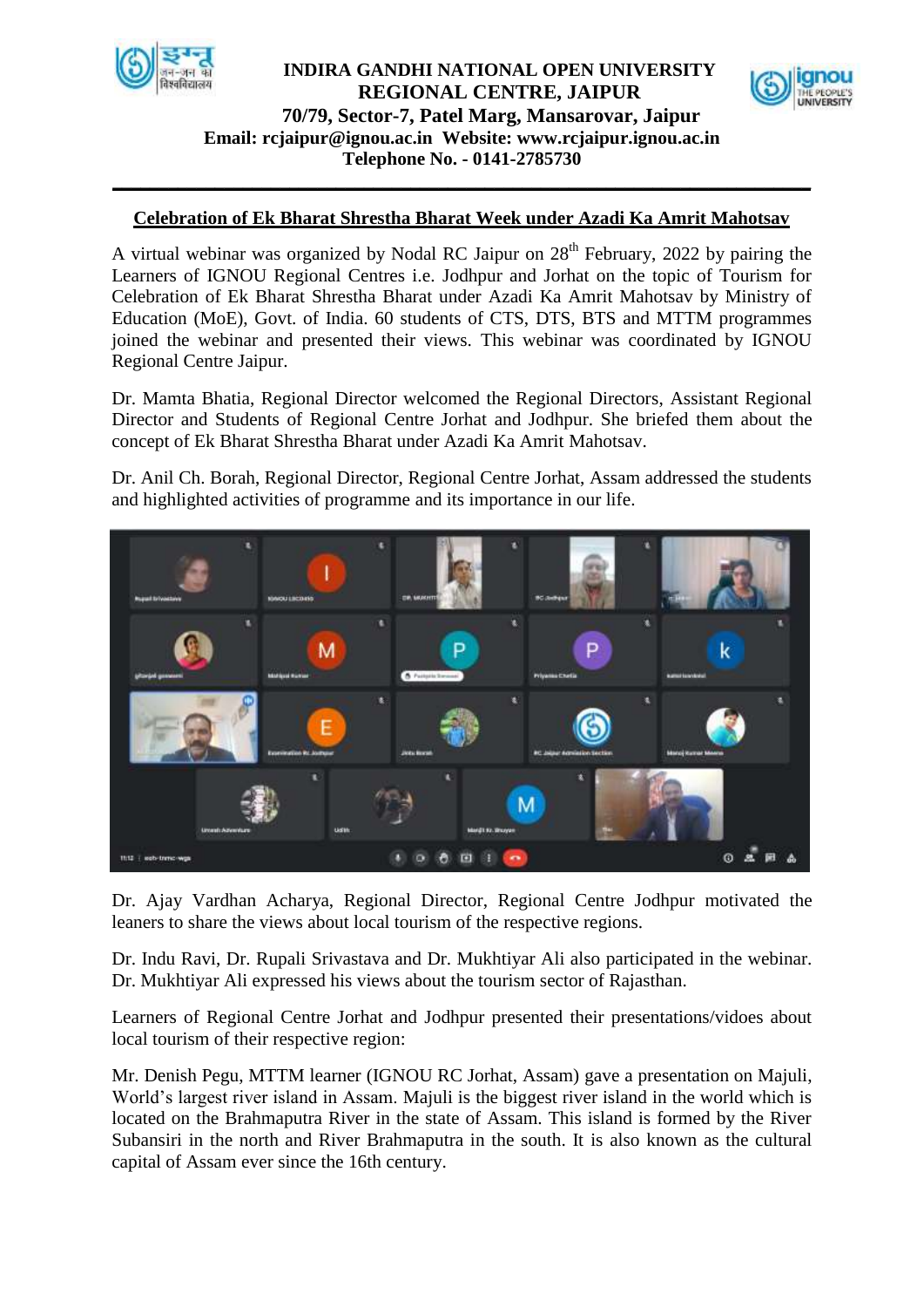

Ms. Puspita Sonowal, MTTM learner (IGNOU RC Jorhat, Assam) presented about Bihu which is a set of three important Assamese festivals in the Indian state of Assam—Rangoli or Bohag Bihu observed in April, Kongali or Kati Bihu observed in October, and Bhogali or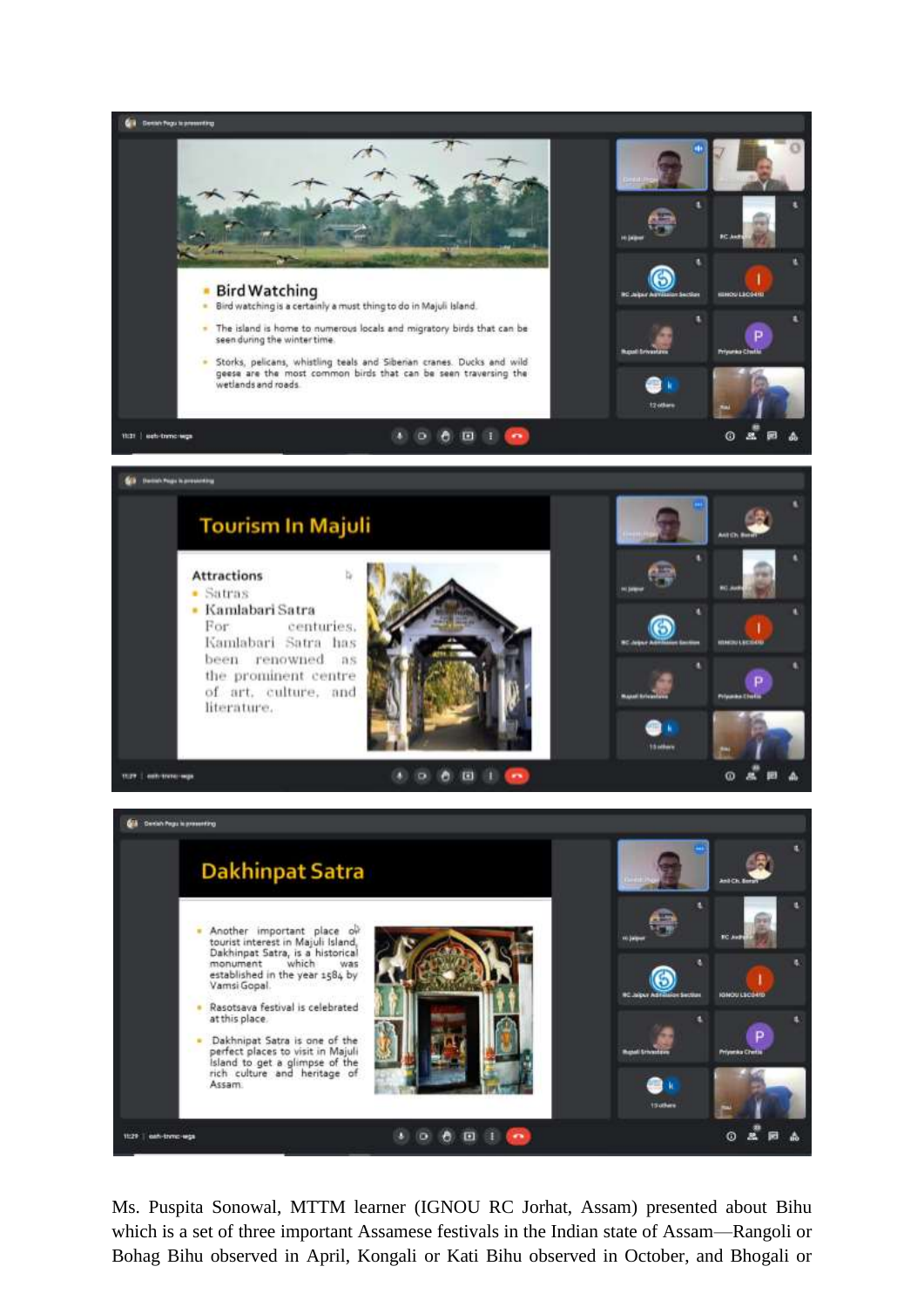Magh Bihu observed in January. The Rangoli Bihu is the most important of the three, celebrating spring festival.

Ms. Priyanka Chetia, MTTM learner (IGNOU RC Jorhat, Assam) told that Assam has the world's largest concentration of tea plantations and employ 17% of the State's workforce. Assam tea accounts for 55% of India's total tea production and 80% of the country's export.

Ms. Gitanjali Goswami, MTTM learner (IGNOU RC Jorhat, Assam) briefed about The **Kamakhya Temple** which is a Hindu temple at Nilanchal hills in Guwahati, Assam. Dedicated to the mother goddess Kamakhya, it is one of the oldest and most revered centres of Tantric practices.

Mr. Mahipal, BTS learner (IGNOU RC Jodhpur, Rajasthan) gave a presentation about culture and tourism areas of Rajasthan. He said that [Rajasthan](https://en.wikipedia.org/wiki/Rajasthan) is one of the most popular [tourist](https://en.wikipedia.org/wiki/Tourist_destinations)  [destinations](https://en.wikipedia.org/wiki/Tourist_destinations) in [India,](https://en.wikipedia.org/wiki/India) for both domestic and international tourists. [Rajasthan](https://en.wikipedia.org/wiki/Rajasthan) attracts tourists for its historical forts, palaces, art and culture with its slogan "Padharo mhare des". Every third foreign tourist visiting India travels to Rajasthan as it is part of the [Golden Triangle](https://en.wikipedia.org/wiki/Golden_Triangle_(India)) for tourists visiting India.



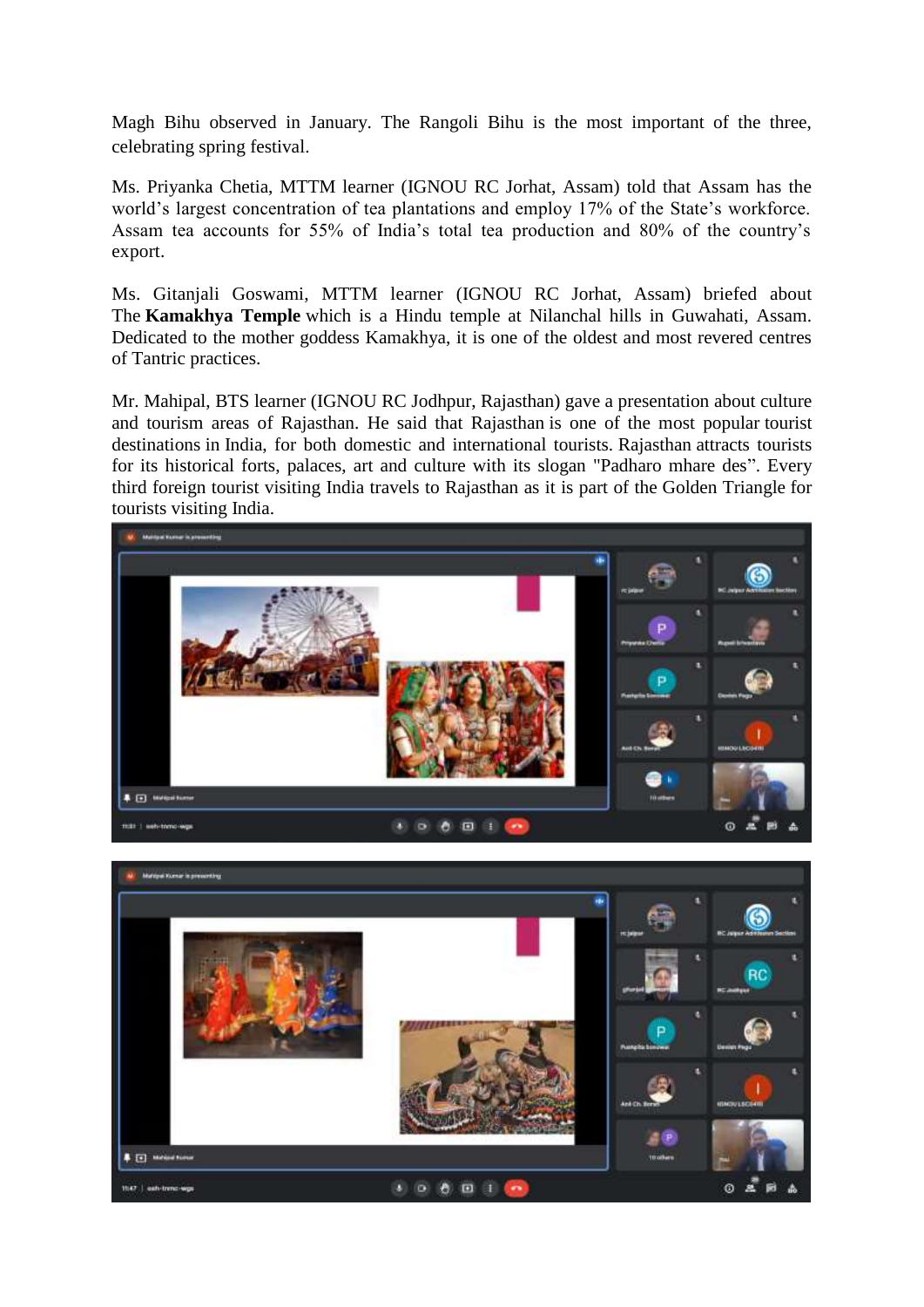Mr. Shakti Singh, MTTM learner (IGNOU RC Jodhpur, Rajasthan) presented a video about the palaces of [Jaipur,](https://en.wikipedia.org/wiki/Jaipur) lakes of [Udaipur,](https://en.wikipedia.org/wiki/Udaipur) and desert forts of [Jodhpur,](https://en.wikipedia.org/wiki/Jodhpur) [Bikaner](https://en.wikipedia.org/wiki/Bikaner) and [Jaisalmer](https://en.wikipedia.org/wiki/Jaisalmer) are among the most preferred destinations of many tourists, Indian and foreign. Tourism accounts for eight percent of the state's domestic product.